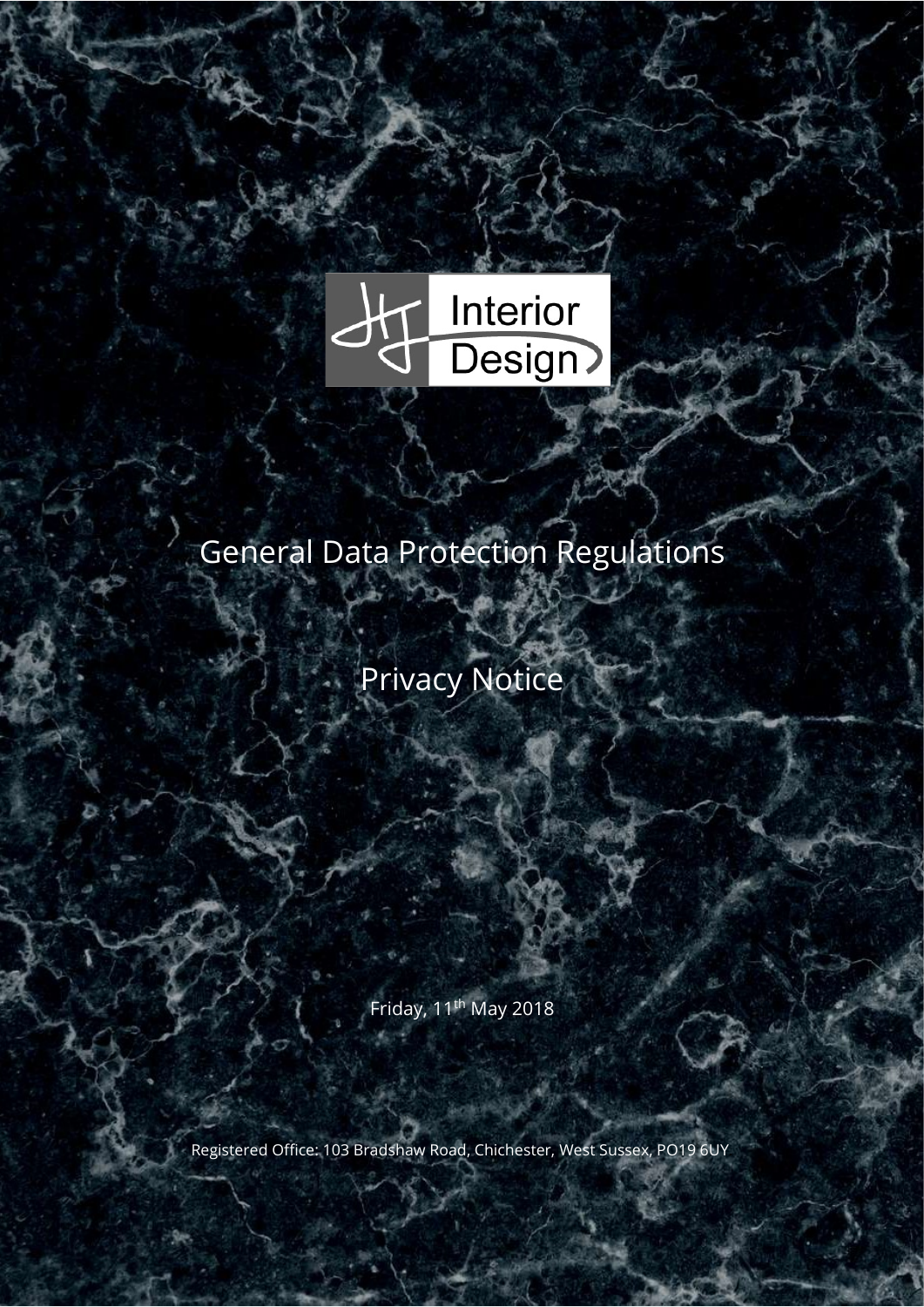# **H** Interior Design

# GENERAL DATA PROTECTION REGULATIONS - PRIVACY NOTICE

#### **BACKGROUND**

 HJ Interior Design understands that your privacy is important to you and that you care about how your personal data is used. We respect and value the privacy of all of customers, clients and associates and will only collect and use personal data in ways that are described here, and in a way that is consistent with our obligations and your rights under the law.

## 1. Information About HJ Interior Design

HJ Interior Design is a bespoke interior design consultancy, running as a limited company, registered in England and Wales under company number 08382916.

Our registered office is 103 Bradshaw Road, Chichester, West Sussex, PO19 6UY.

Data Protection Officer: Helen Jennings (proprietor)

Email address: gdprmatters@hjinteriordesign.co.uk

Telephone number: 07904 868764.

## 2. What does this notice cover?

This Privacy Information explains how we use your personal data: how it is collected, how it is held, and how it is processed. It also explains your rights under the law relating to your personal data.

#### 3. What is personal data?

Personal data is defined by the General Data Protection Regulation (EU Regulation 2016/679) (the "GDPR") as 'any information relating to an identifiable person who can be directly or indirectly identified in particular by reference to an identifier'.

Personal data is, in simpler terms, any information about you that enables you to be identified. Personal data covers obvious information such as your name and contact details, but it also covers less obvious information such as identification numbers, electronic location data, and other online identifiers.

The personal data that we use is set out in Part 5.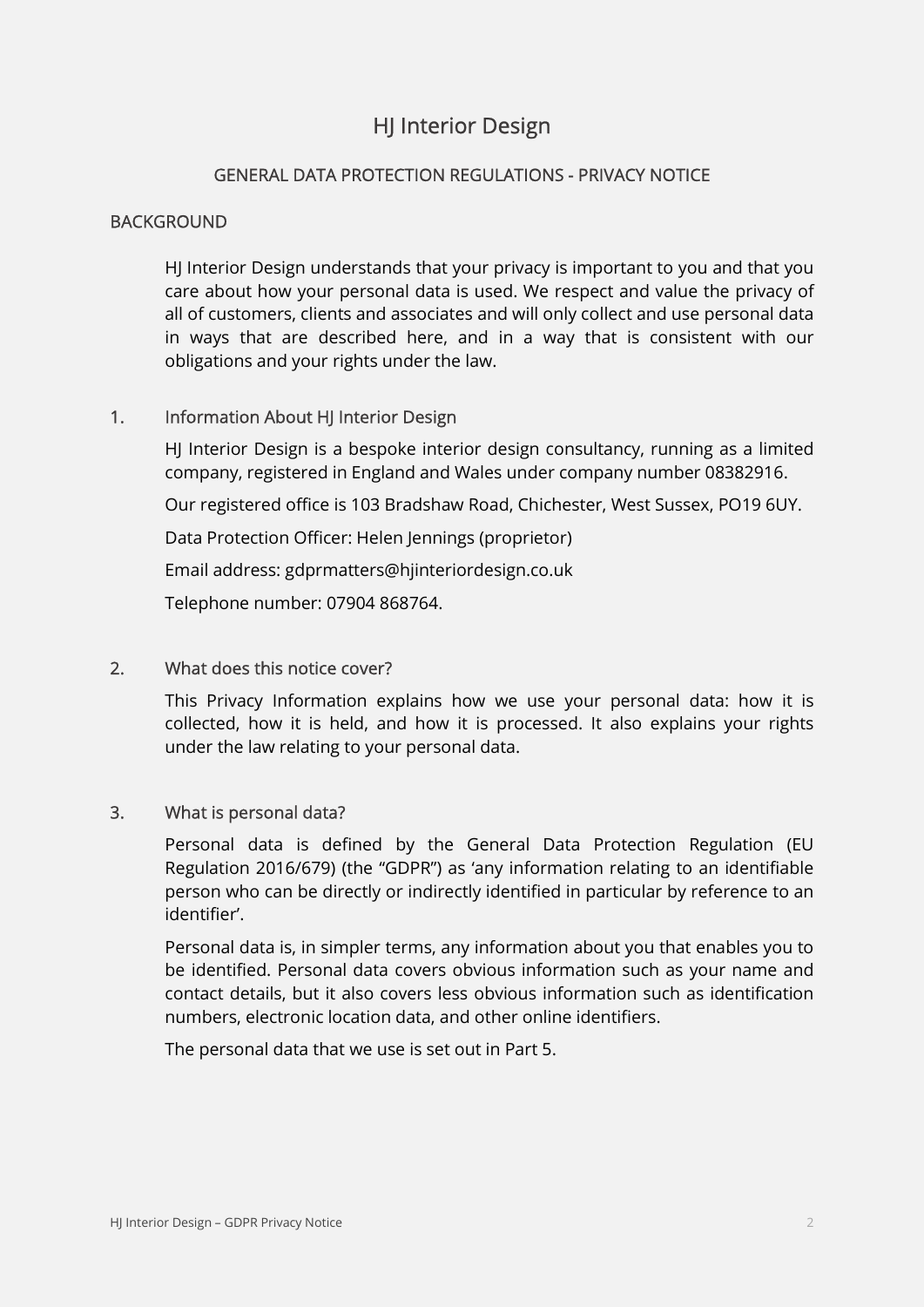# 4. What are your rights?

Under the GDPR, you have the following rights, which we will always work to uphold:

- a) The right to be informed about our collection and use of your personal data. This Privacy Notice should tell you everything you need to know, but you can always contact us to find out more or to ask any questions using the details in Part 11.
- b) The right to access the personal data we hold about you. Part 10 will tell you how to do this.
- c) The right to have your personal data rectified if any of your personal data held by us is inaccurate or incomplete. Please contact us using the details in Part 11 to find out more.
- d) The right to be forgotten, i.e. the right to ask us to delete or otherwise dispose of any of your personal data that we have. Please contact us using the details in Part 11 to find out more.
- e) The right to restrict (i.e. prevent) the processing of your personal data.
- f) The right to object to us using your personal data for a particular purpose or purposes.
- g) The right to data portability. This means that, if you have provided personal data to us directly, we are using it with your consent or for the performance of a contract, and that data is processed using automated means, you can ask us for a copy of that personal data to re-use with another service or business in many cases.
- h) Rights relating to automated decision-making and profiling. Part 6 explains more about how we use your personal data, including automated decision-making and profiling.

For more information about our use of your personal data or exercising your rights as outlined above, please contact us using the details provided in Part 11.

Further information about your rights can also be obtained from the Information Commissioner's Office or your local Citizens Advice Bureau.

If you have any cause for complaint about our use of your personal data, you have the right to lodge a complaint with the Information Commissioner's Office.

## 5. What personal data do we collect?

We may collect some or all of the following personal data:

- Name
- Address
- Email address
- Telephone number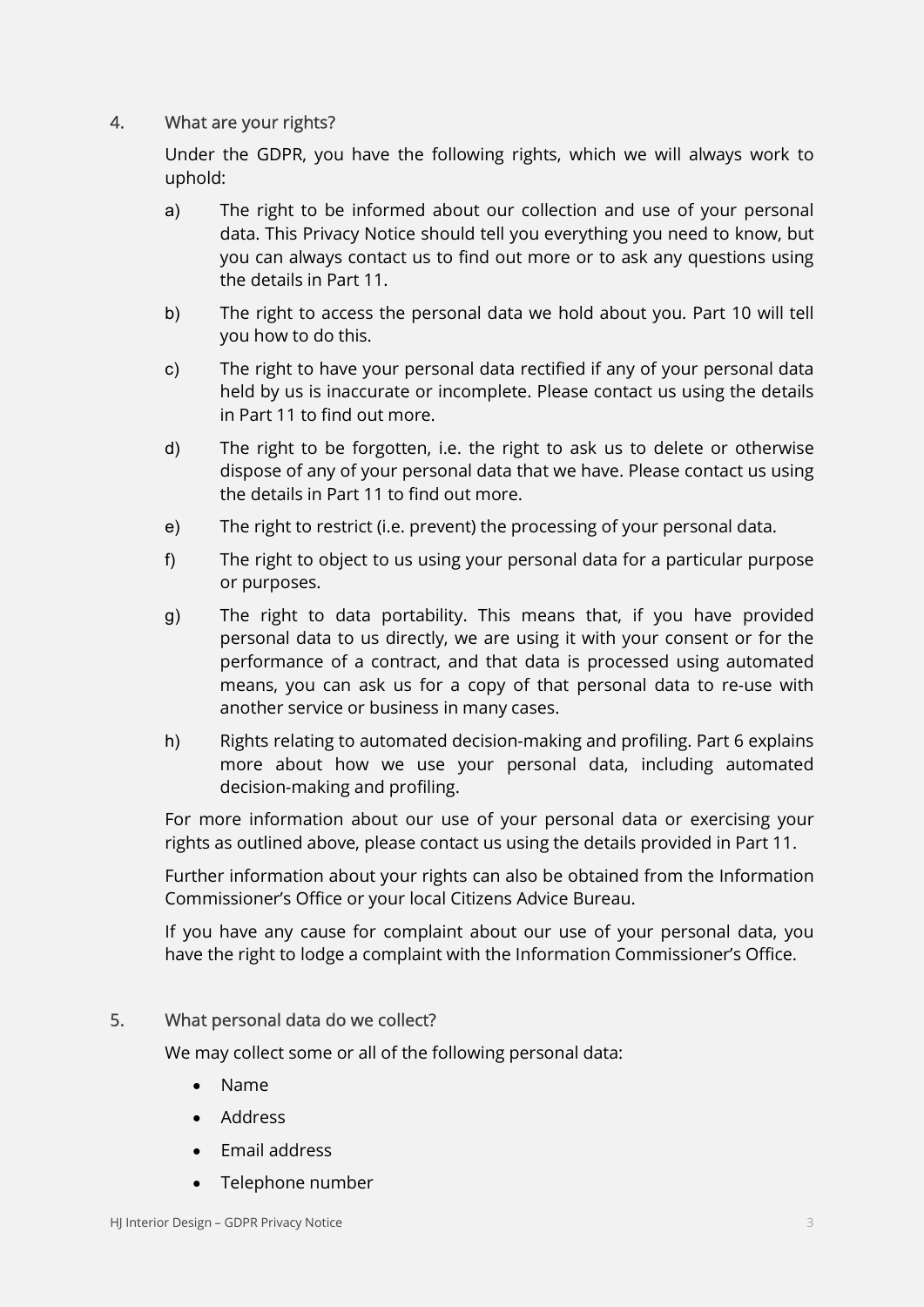- Business name
- Iob title
- Profession
- Payment information

Your personal data is not obtained from third parties and is only given to us by you, our clients, customers and associates.

## 6. How do we use your personal data?

Under the GDPR, we must always have a lawful basis for using personal data. This may be because the data is necessary for our performance of a contract with you, because you have consented to our use of your personal data, or because it is in our legitimate business interests to use it. Your personal data will be used for the following purposes:

- Providing and managing your account.
- Supplying our products and/or services to you. Your personal details are required in order for us to enter into a contract with you.
- Personalising and tailoring our products and/or services for you.
- Communicating with you. This may include responding to emails or calls from you.
- Supplying you with information by email and/or post that you have optedin to (you may unsubscribe or opt-out at any time by emailing us at gdprmatters@hjinteriordesign.co.uk).
- With your permission and/or where permitted by law, we may also use your personal data for marketing purposes, which may include contacting you by email, telephone, text message or post with information, news, and offers on our products and services. You will not be sent any unlawful marketing or spam. We will always work to fully protect your rights and comply with our obligations under the GDPR and the Privacy and Electronic Communications (EC Directive) Regulations 2003, and you will always have the opportunity to opt-out.

We do not use automated systems for carrying out decision-making and profiling. If at any point you wish to query this, the GDPR gives you the right to do so. Please contact us to find out more using the details in Part 11.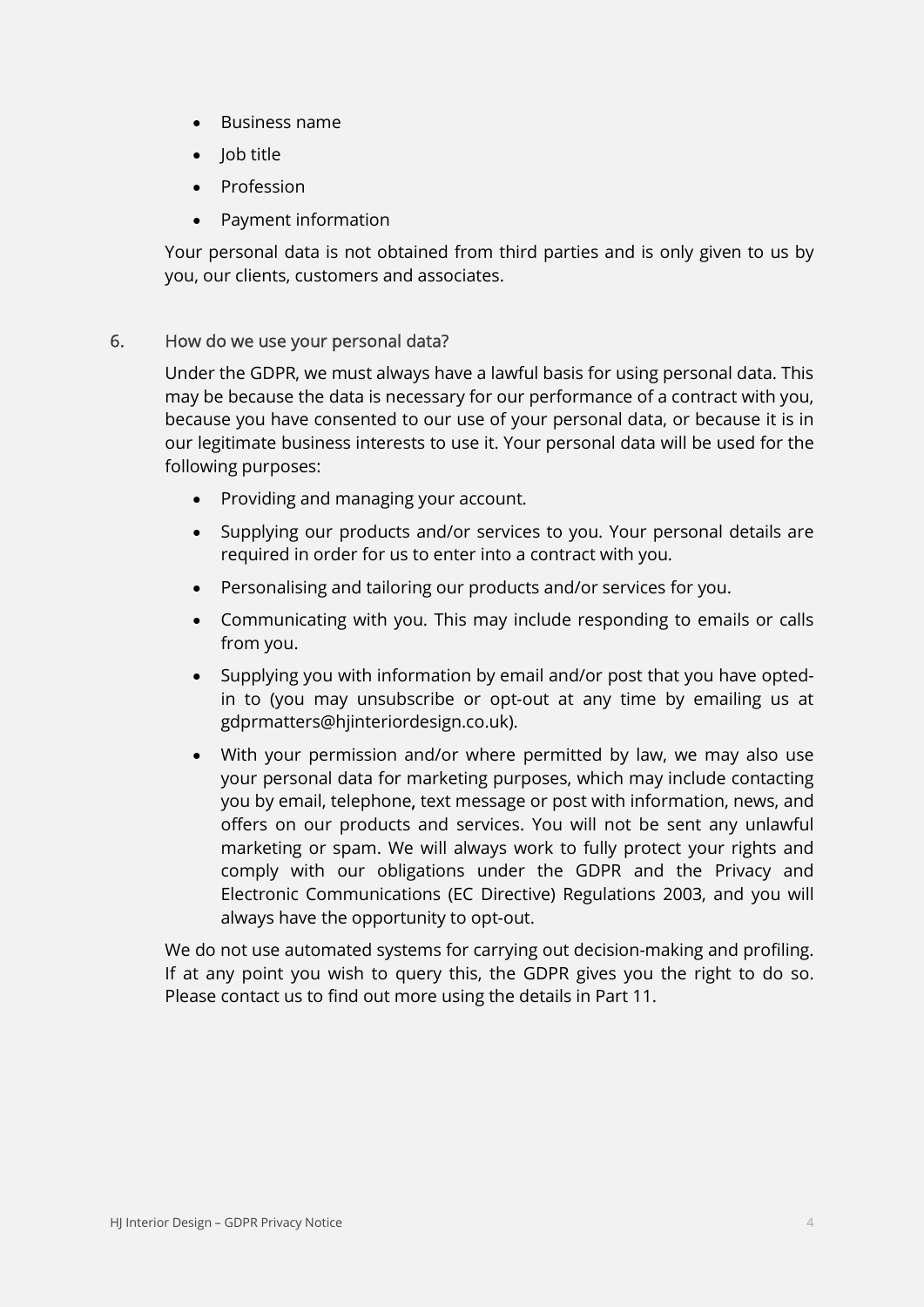# 7. How long will we keep your personal data?

We will not keep your personal data for any longer than is necessary in light of the reason(s) for which it was first collected. Your personal data will therefore be kept for the following periods (or, where there is no fixed period, the following factors will be used to determine how long it is kept):

 Customer, client and associate information is retained for a period of seven years, whereupon it is reviewed, and when required and appropriate to do so, deleted.

## 8. How and where do we store or transfer your personal data?

The security of your personal data is essential to us, and to protect your data, we take a number of important measures, including the following:

- Regular reviews of data and information held by us in relation to clients, customers and associates.
- Regular system security updates and patches in accordance with intelligence received from the UK government and other reliable security consultancies that supply credible information on potential system vulnerabilities and other threats to data security.

#### 9. Do we share your personal data?

In short, no. However, in some limited circumstances, we may be legally required to share certain personal data, which might include yours, if we are involved in legal proceedings or complying with legal obligations, a court order, or the instructions of a government authority.

#### 10. How can I access my personal data?

If you want to know what personal data we have about you, you can ask us for details of that personal data and for a copy of it (where any such personal data is held). This is known as a "Subject Access Request".

All Subject Access Requests should be made in writing and sent to the email or postal addresses shown in Part 11. To make this as easy as possible for you, a Subject Access Request Form is available for you to use. You do not have to use this form, but it is the easiest way to tell us everything we need to know to respond to your request as quickly as possible.

There is not normally any charge for a Subject Access Request. If your request is 'manifestly unfounded or excessive' (for example, if you make repetitive requests) a fee may be charged to cover our administrative costs in responding.